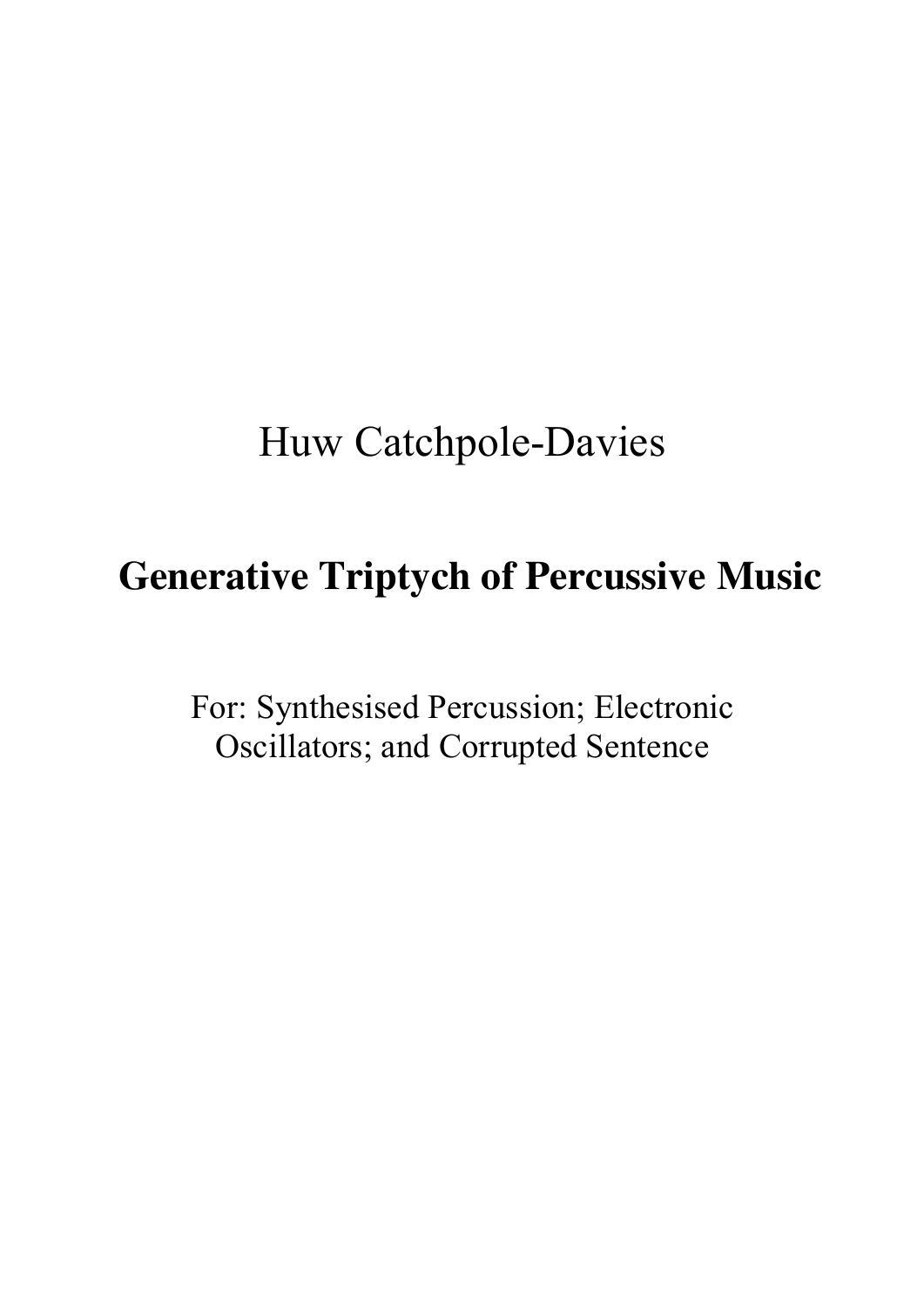# Generative Triptych of Percussive Music (a.k.a. MUSIC SYSTEMS) Preface

*A video programme note/demonstration for this work can be found on the accompanying DVD. The video discusses all the detail that can be found here and should be viewed in parallel with this text note.*

In this note I will explain the code for the generative triptych. I will then go on to explain some of the interesting explorations within the individual works contained within the triptych. Towards the end of the video is an explanation of how you can compose your own scores for this instrument within the Interactive Portfolio. Help on 'How to Operate' can be found at any time within the portfolio by clicking the help interface in the bottom right corner of the interface.

The individual works within this triptych are explorations of an instrument of my design. The programming language *ChucK*, designed for Princeton Laptop Orchestra was used to code these works. Herein I include the design of the instrument.

This instrument was designed to generate individual bars of music. I first designed a class, which I named generateBar. This class included a play method. Upon calling this method the bar will be generated and played. The play method accepts various different parameters, which define the qualities of the bar to be generated. Although the created bar's microcosm is at the computers discretion the macrocosm is determined within the specified parameters. Within these parameters are: the chances for a specific sound file to fire, the number of beats in a bar, the bar's tempo and number of repetitions of that bar. The method of generation is similar in each of the individual works.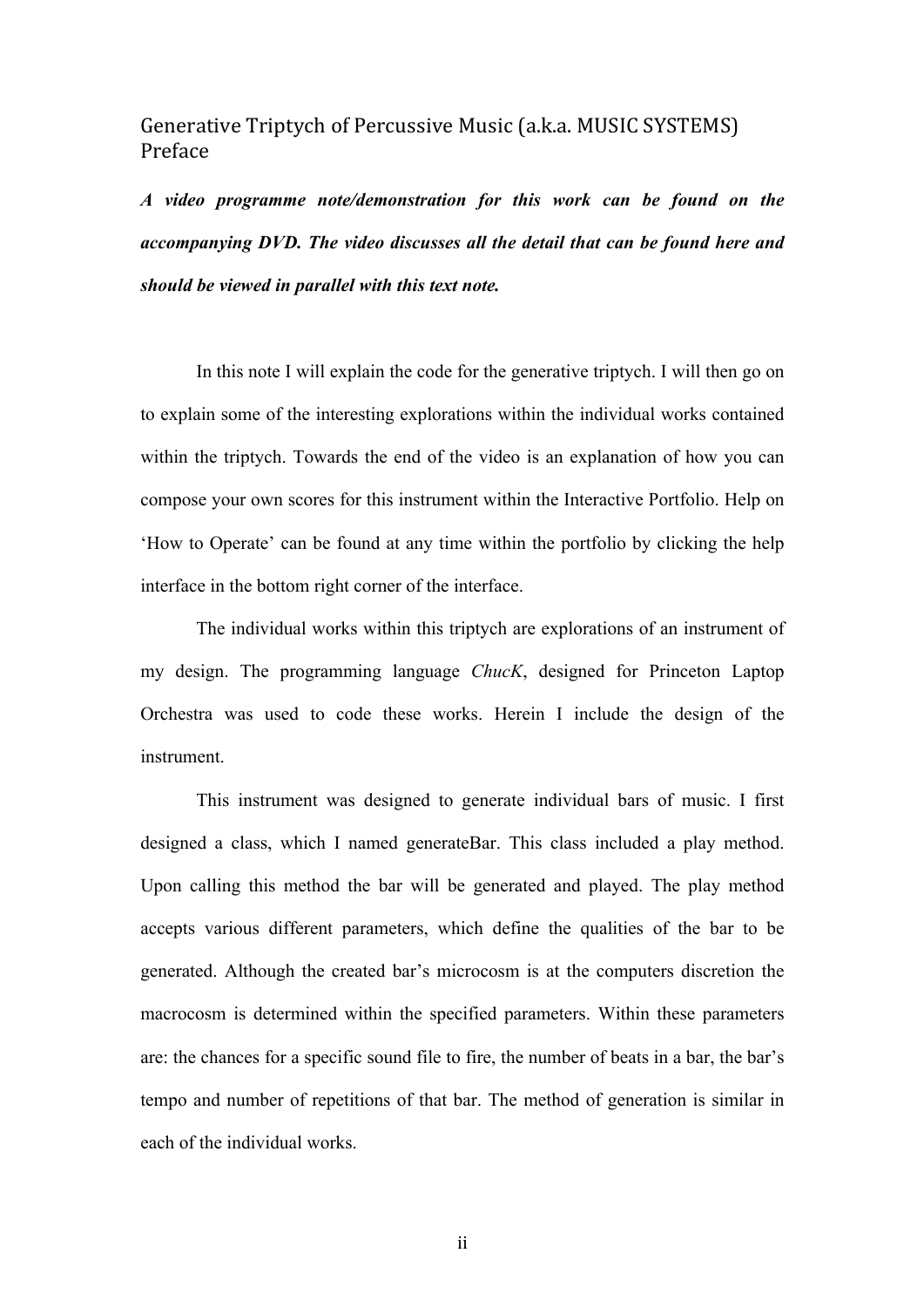The parameters controlling bar beats, tempo and repetitions are selfexplanatory. Beats are accepted as an integer greater than 0; tempo is accepted as an integer in BPM; repetitions is accepted as an integer greater than 0. Those determining chance require a small amount of extra explanation.

Chance that a specific sound will be played is determined through the following algorithm: A number is set for the total number of beats in the bar, in our example we will use the number 8. Then a number is set for how many chances a specific sound will play, lets take the number 4. As there are 8 available beat slots to fill the program will now determine randomly 4 times which of these available beats the sound file will play on. If we take the generations to have produced a 1, a 5, a 8 and another 1. Shown here is that each individual roll was unrelated to the last and therefore two 1's were rolled. The bar produced will play the sound on beat 1, beat 5, and beat 8. As there was a second 1 rolled and beat one had already been filled, this second roll is disregarded.

Careful choice of the ratios between these two parameters results in many unique outcomes. Two examples employed in this portfolio are discussed below. In a bar of length X, giving the sound file only a single chance to play will produce a certainty that that sound will play exactly once during that bar. Conversely, in a bar of length X, raising the chances above the value of X can produce greater and greater chances that the bar will be filled completely. The opening bars of the generative sonata for synthesized drum-kit use both of these techniques simultaneously. I describe these techniques as the standard techniques for this instrument.

The structure of these works is created by many consecutive calls to the play method. A video programme note to this work is provided on the accompanying DVD and should be viewed in parallel with this text programme note.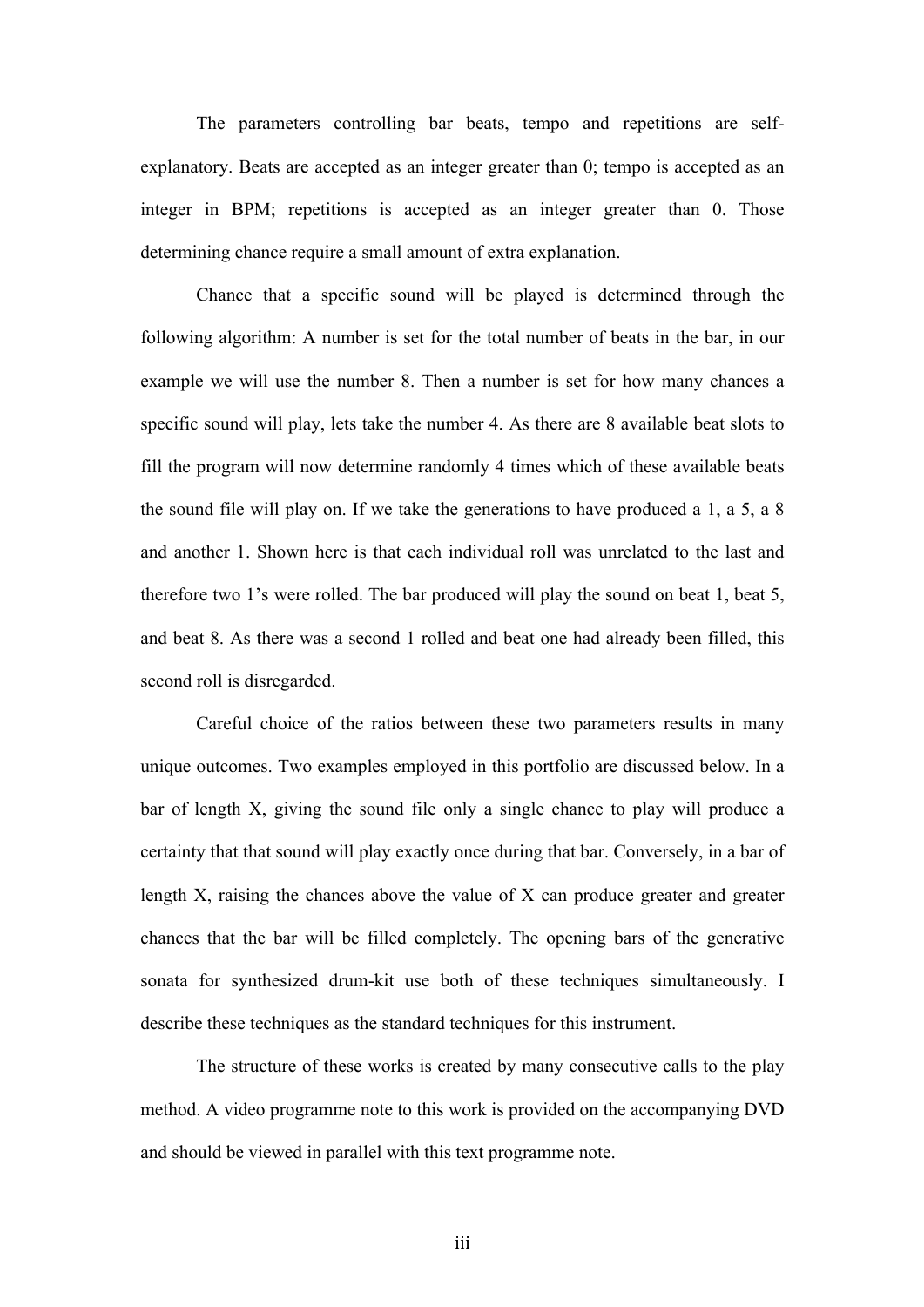Two more advance techniques became apparent to me upon composing the second and third works in the triptych. The first is regarding the composite-bar. A composite-bar is a single bar made up of many different calls to the play method. These contributing calls are each made up of highly likely parameter combinations. The effect of this is the ability to create defined gestures in a work of highly chancelike material. This technique is used in the second work and more prominently in the third.

The second advanced technique was in the types of sound files chosen. In the third work, the use of vocal sound files allows a greater freedom of expression through use of the tempo parameter. This is due to the rich qualities found from within even relatively small duration vocal sound clips. Longer or shorter tempos combined with the instrument's percussive repetition allowed these micro-qualities to come to the fore in the third work. In the first two works I had kept my choices of tempo change to mathematical ratios of the tempos immediately preceding or succeeding. I had also generally maintained patterns within sections.

I believe this work is successful in creating variety over multiple playsthroughs while maintaining the essence making each composed work its own. Therefore multiple playthroughs become a feature of the work. It's important to note that it was not the intent, from my point of view with this work or any others in this portfolio, to create works of infinite interest. The term 'multiple playthroughs' here refers to an equivalent interest that might be achieved from multiple recordings of an acoustic work – greater than zero and yet non-infinite. In other words, though the number of variations a single score of these sonatas *could* produce is very large I do not see a listener's interest extending to this number of iterations. This is a psychological feature bound by humans' innate skill at pattern recognition. More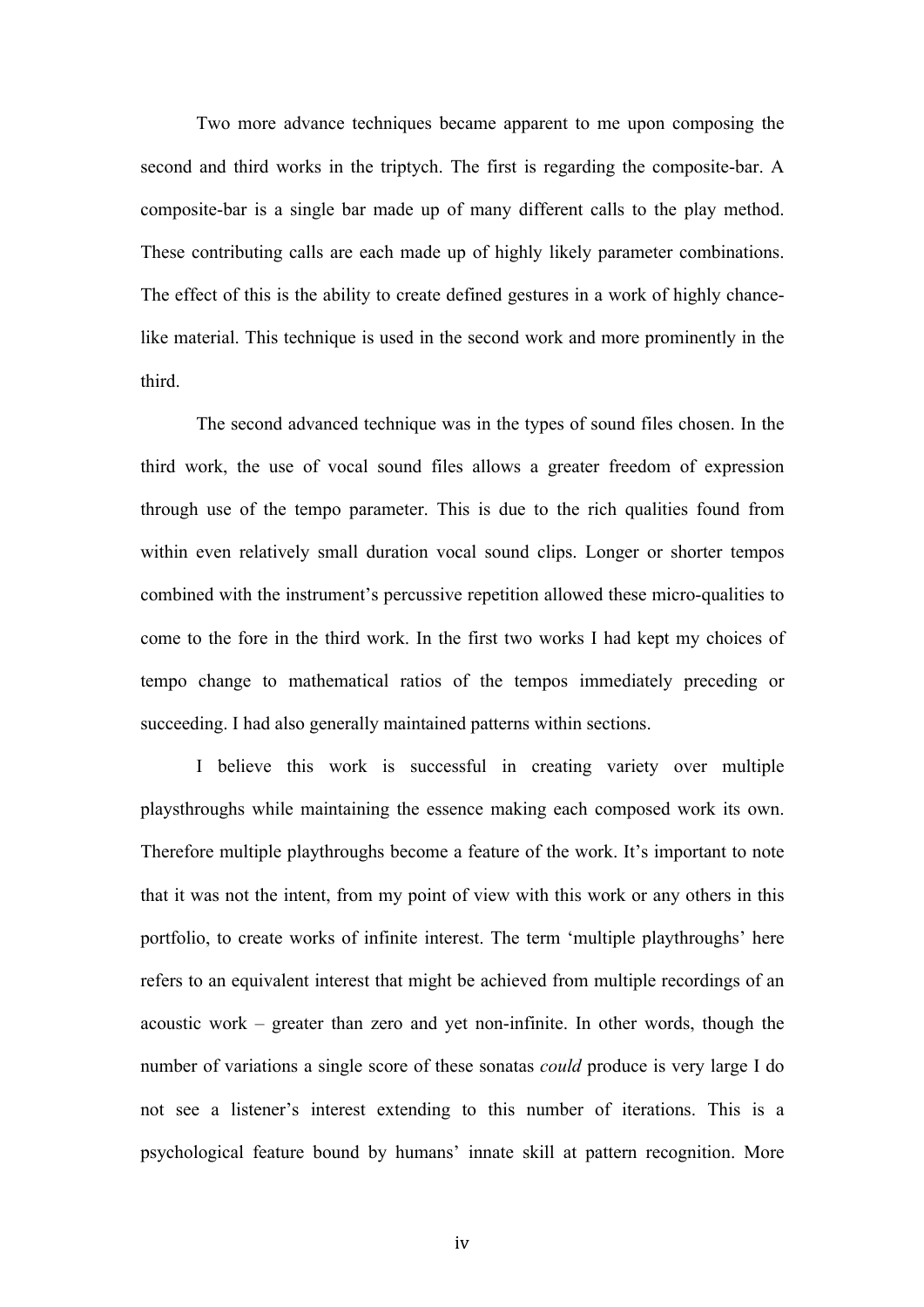research would be required to find a point at which these works no longer excite due to this biological feature.

The video programme note/demonstration goes on to demonstrate how to use the 'Compose your own' scoring system within the Interactive Portfolio application and should be viewed by the reader now.

The scores for the play(); methods for each version of the instrument are found overleaf.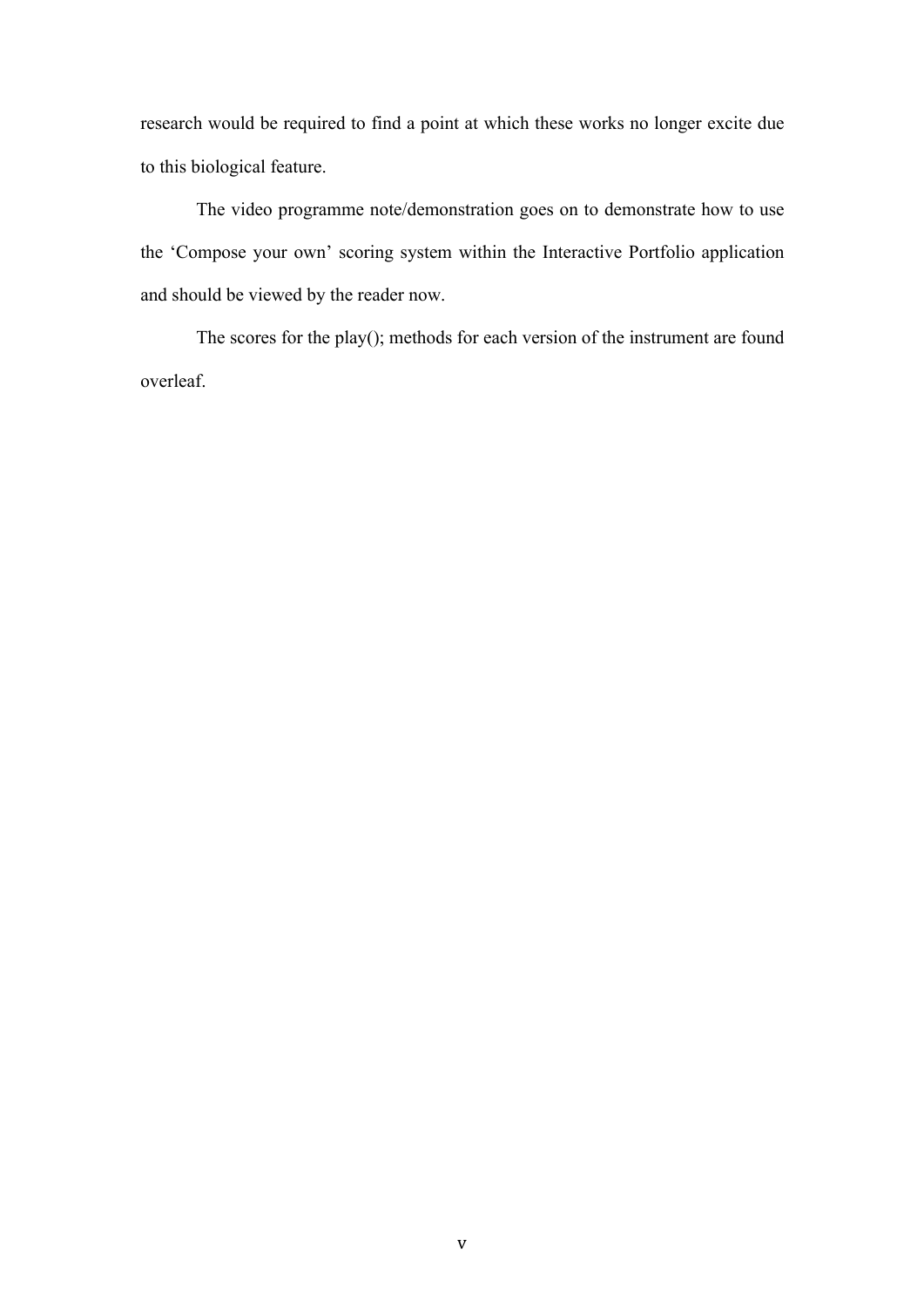```
//Sonata for Sythesised Percussion
//Huw Catchpole-Davies 2012
//
//ChucK loopGen class before this.
//
//To adjust the piece:
//Each call of the play function receives parameters in this way:
//(barbeats, iterations, tempo, 
// hihatChance, openhihatChance, kickChance, snareChance
// tomtomChance, cowbellChance, maracasChance)
//MUSIC GENERATION 
//All the function calls
loopGen generateBar;
//Chaining Calls to generateBar.play()
//INTRO 
generateBar.play(3, 1, 60, 32, 32, 0, 0, 0, 0, 0);
generateBar.play(3, 2, 60, 2, 2, 0, 0, 0, 0, 0);
generateBar.play(1, 1, 60, 32, 32, 0, 0, 0, 0, 0);
generateBar.play(2, 1, 60, 0, 0, 0, 0, 0, 0, 0);
// EXPOSITION
// FIRST SUBJECT 
for (0 \Rightarrow \text{int } i; i < 2; i++) // for loop will allow repeat
{
    generateBar.play(3, 1, 60, 0, 6, 6, 6, 0, 0, 0); // b1
     generateBar.play(12, 2, 180, 32, 0, 1, 0, 0, 0, 0); // b2
    generateBar.play(3, 1, 60, 0, 6, 3, 3, 0, 0, 0); // b3
     generateBar.play(12, 2, 180, 32, 0, 1, 0, 0, 0, 0); // b4
     generateBar.play(3, 1, 60, 0, 6, 3, 3, 0, 0, 0); // b5
    generateBar.play(12, 2, 180, 32, 0, 1, 0, 0, 0, 0); // b6<br>generateBar.play(3, 1, 60, 0, 6, 3, 3, 0, 0, 0): // h7
    generateBar.play(3, 1, 60, 0, 6, 3, 3, 0, 0, 0); generateBar.play(8, 1, 180, 0, 6, 4, 6, 0, 0, 0); // b8
     generateBar.play(12, 1, 180, 16, 16, 2, 2, 0, 0, 0); // b9
    generateBar.play(12, 2, 180, 16, 16, 2, 2, 0, 0, 0); // b10
    generateBar.play(3, 1, 60, 5, 6, 3, 3, 0, 0, 0); // b11
    generateBar.play(12, 2, 180, 16, 16, 2, 2, 0, 0, 0); // b12
     generateBar.play(12, 2, 180, 16, 16, 2, 2, 0, 0, 0); // b13
    generateBar.play(3, 1, 60, 5, 6, 2, 0, 0, 0, 0); // b14
     generateBar.play(12, 2, 180, 16, 16, 2, 2, 0, 0, 0); // b15
     generateBar.play(8, 1, 180, 16, 16, 4, 6, 0, 0, 0); // b16
// MAIN BRIDGE 
     generateBar.play(8, 2, 180, 16, 16, 4, 6, 0, 0, 0); // b17
     generateBar.play(2, 1, 150, 0, 0, 12, 12, 0, 0, 0); // b18
```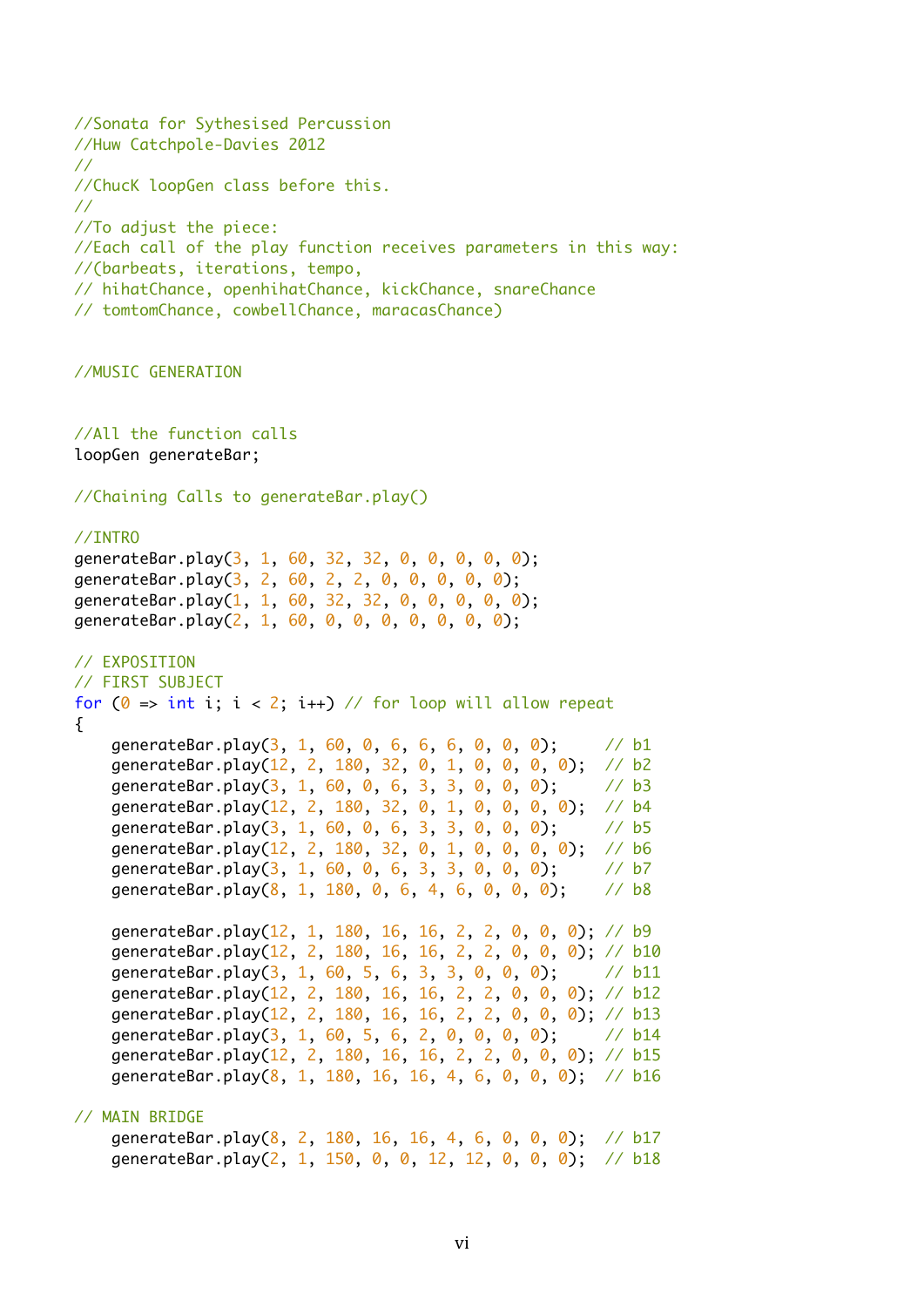## // SECOND SUBJECT

| generateBar.play(3, 1, 150, 0, 6, 0, 6, 6, 2, 3);      |  |  |  |  |  | // b20   |
|--------------------------------------------------------|--|--|--|--|--|----------|
| generateBar.play(6, 4, 150, 4, 0, 1, 0, 0, 4, 6);      |  |  |  |  |  | // b21   |
| generateBar.play(3, 1, 100, 0, 6, 3, 0, 3, 2, 3);      |  |  |  |  |  | // b22   |
| generateBar.play(6, 4, 150, 4, 0, 1, 0, 0, 4, 6);      |  |  |  |  |  | // b23   |
| generateBar.play(3, 1, 100, 0, 6, 3, 0, 3, 2, 3);      |  |  |  |  |  | // b24   |
| generateBar.play(6, 4, 150, 4, 0, 1, 0, 0, 4, 6);      |  |  |  |  |  | // b25   |
| generateBar.play(3, 1, 100, 0, 6, 3, 0, 3, 2, 3);      |  |  |  |  |  | // b26   |
| generateBar.play(8, 1, 150, 0, 6, 4, 6, 0, 0, 8);      |  |  |  |  |  | // b27   |
| generateBar.play(3, 1, 150, 0, 6, 0, 1, 6, 0, 16);     |  |  |  |  |  | // b28   |
| generateBar.play(6, 4, 150, 4, 0, 1, 0, 0, 7, 16);     |  |  |  |  |  | $1/$ b29 |
| generateBar.play(3, 1, 100, 0, 6, 3, 1, 3, 4, 16);     |  |  |  |  |  | $1/$ b30 |
| generateBar.play(6, 4, 150, 4, 0, 1, 1, 0, 7, 16);     |  |  |  |  |  | // b31   |
| generateBar.play $(3, 1, 100, 0, 6, 3, 1, 3, 4, 16)$ ; |  |  |  |  |  | // b32   |
|                                                        |  |  |  |  |  |          |
| generateBar.play(6, 4, 150, 4, 0, 1, 1, 0, 7, 16);     |  |  |  |  |  | // b33   |
| generateBar.play(3, 1, 100, 0, 6, 3, 1, 3, 4, 16);     |  |  |  |  |  | // b34   |

} // End of repeat comprising the whole exposition

## // SMALL BRIDGE PASSAGE TO DEVELOPMENT

| generateBar.play $(3, 1, 80, 0, 6, 6, 6, 0, 0, 0)$ ; |  |  |  |  |  | // b36 |
|------------------------------------------------------|--|--|--|--|--|--------|
| generateBar.play $(1, 1, 80, 0, 8, 8, 8, 0, 0, 0)$ ; |  |  |  |  |  | // b37 |

### //DEVELOPMENT

| generateBar.play(11, 3, 240, 32, 2, 0, 0, 0, 0, 6); | // b38            |
|-----------------------------------------------------|-------------------|
| generateBar.play(5, 1, 80, 0, 3, 4, 4, 4, 0, 3);    | // b39            |
| generateBar.play(11, 3, 240, 32, 2, 1, 0, 0, 0, 6); | // b40            |
| generateBar.play(5, 2, 80, 0, 3, 0, 4, 4, 4, 3);    | // b41            |
| generateBar.play(11, 3, 240, 32, 4, 2, 0, 0, 0, 8); | // b42            |
| generateBar.play(5, 1, 80, 0, 3, 0, 4, 4, 4, 4);    | // <sub>b43</sub> |
| generateBar.play(11, 3, 240, 32, 6, 3, 3, 0, 0, 8); | // <sub>b44</sub> |
| generateBar.play(8, 2, 240, 0, 3, 4, 4, 4, 4, 4);   | // <sub>b45</sub> |
|                                                     |                   |

generateBar.play(12, 2, 240, 32, 6, 3, 3, 3, 0, 8); // b46 generateBar.play(12, 2, 240, 32, 6, 3, 3, 3, 0, 8); // b47 generateBar.play(4, 1, 80, 0, 3, 0, 4, 4, 4, 4);<br>generateBar.play(12, 2, 240, 32, 6, 3, 3, 0, 3, 8); // b49 generateBar.play(12, 2, 240, 32, 6, 3, 3, 0, 3, 8); generateBar.play(12, 2, 240, 32, 6, 3, 3, 0, 3, 8); // b50 generateBar.play(4, 1, 80, 0, 3, 0, 4, 4, 4, 4); // b51 generateBar.play(8, 2, 240, 0, 3, 4, 4, 4, 4, 4); // b52 generateBar.play(8, 2, 220, 0, 3, 4, 4, 4, 4, 4); // b53

### //RECAP

| //material from second subject                     |  |  |                    |
|----------------------------------------------------|--|--|--------------------|
| generateBar.play(3, 1, 180, 0, 6, 0, 1, 6, 0, 16); |  |  | $\frac{7}{16}$ b54 |
| generateBar.play(6, 4, 180, 4, 0, 1, 0, 0, 7, 16); |  |  | $\frac{7}{16}$ b55 |
| generateBar.play(3, 1, 120, 0, 6, 3, 1, 3, 4, 16); |  |  | $\frac{7}{16}$ b56 |
| generateBar.play(6, 4, 180, 4, 0, 1, 1, 0, 7, 16); |  |  | // b57             |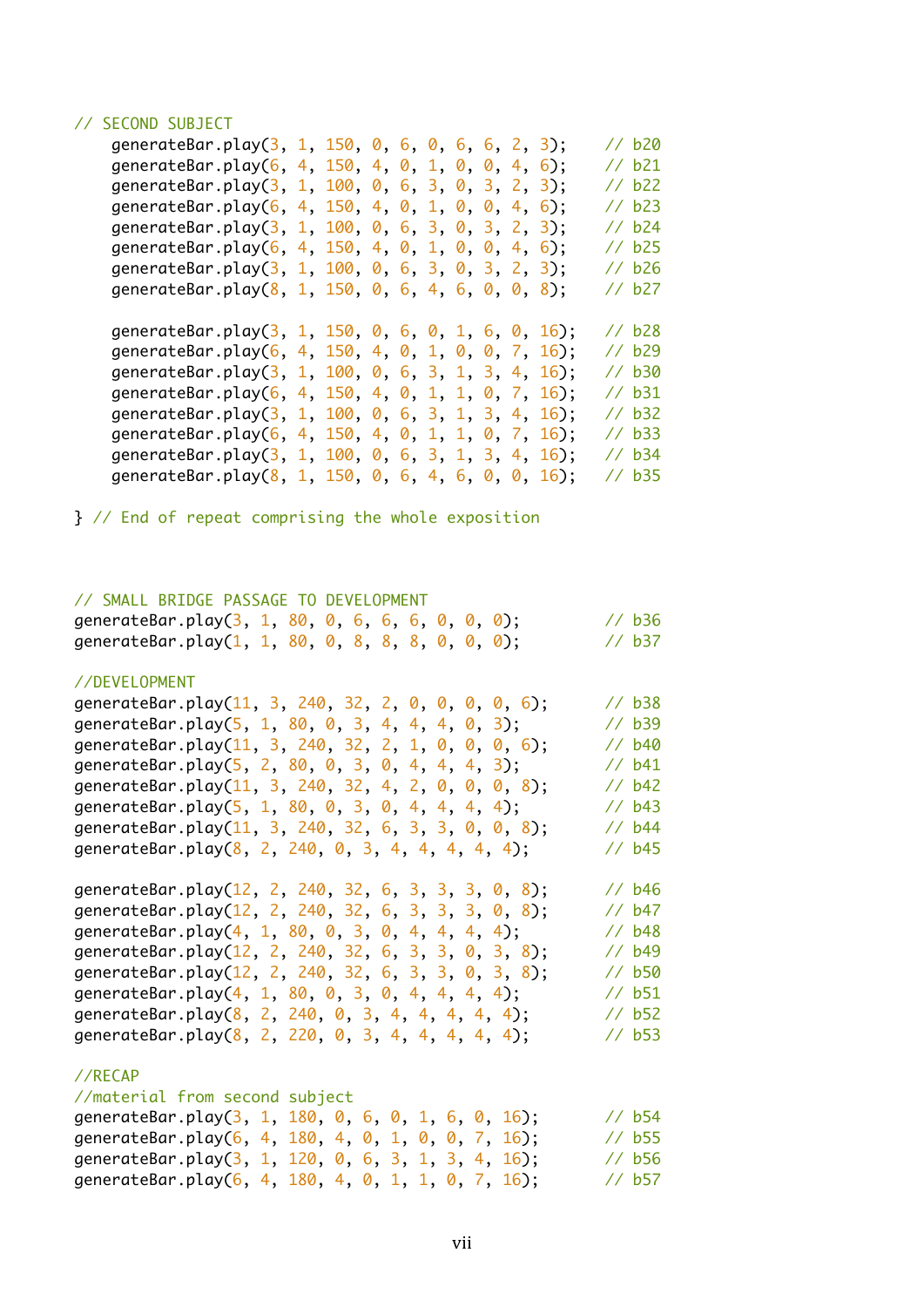| generateBar.play(3, 1, 120, 0, 6, 3, 1, 3, 4, 16); |  |  |  |  |  | // b58            |
|----------------------------------------------------|--|--|--|--|--|-------------------|
| generateBar.play(6, 4, 180, 4, 0, 1, 1, 0, 7, 16); |  |  |  |  |  | // b59            |
| generateBar.play(3, 1, 120, 0, 6, 3, 1, 3, 4, 16); |  |  |  |  |  | 1/660             |
| generateBar.play(8, 2, 180, 0, 6, 4, 6, 0, 0, 16); |  |  |  |  |  | // b61            |
|                                                    |  |  |  |  |  |                   |
| //BRIDGING PASSAGE                                 |  |  |  |  |  |                   |
| generateBar.play(4, 1, 190, 0, 0, 6, 6, 0, 0, 0);  |  |  |  |  |  | $\frac{1}{6}$ b62 |
| generateBar.play(4, 1, 210, 0, 0, 6, 6, 0, 0, 0);  |  |  |  |  |  | // b63            |
| generateBar.play(4, 1, 230, 8, 8, 2, 3, 0, 0, 0);  |  |  |  |  |  | $\frac{7}{6}$ b64 |
| generateBar.play(4, 1, 250, 8, 8, 2, 3, 0, 0, 0);  |  |  |  |  |  | $\frac{7}{6}$ b65 |

# //material from first subject

| generateBar.play(12, 2, 270, 16, 16, 2, 2, 0, 0, 0); | // <sub>b66</sub> |
|------------------------------------------------------|-------------------|
| generateBar.play(6, 2, 270, 16, 16, 2, 2, 0, 0, 0);  | $1/1$ b67         |
| generateBar.play(3, 1, 90, 5, 6, 3, 3, 0, 0, 0);     | // <sub>b68</sub> |
| generateBar.play(12, 2, 270, 16, 16, 2, 2, 0, 0, 0); | // b69            |
| generateBar.play(6, 2, 270, 16, 16, 2, 2, 0, 0, 0);  | // b70            |
| generateBar.play(3, 1, 90, 5, 6, 2, 0, 0, 0, 0);     | // b71            |
| generateBar.play(12, 2, 270, 16, 16, 2, 2, 0, 0, 0); | // b72            |
| generateBar.play(8, 2, 270, 16, 16, 4, 6, 0, 0, 0);  | // b73            |
|                                                      |                   |
|                                                      |                   |

# //CODA

| generateBar.play(3, 1, 90, 7, 7, 0, 0, 0, 0, 7);     |  |  |  |  | // b74 |  |
|------------------------------------------------------|--|--|--|--|--------|--|
| generateBar.play $(1, 1, 90, 0, 0, 0, 0, 0, 0)$ ;    |  |  |  |  | // b75 |  |
| generateBar.play $(3, 1, 90, 7, 7, 7, 7, 0, 0, 0)$ ; |  |  |  |  | // b76 |  |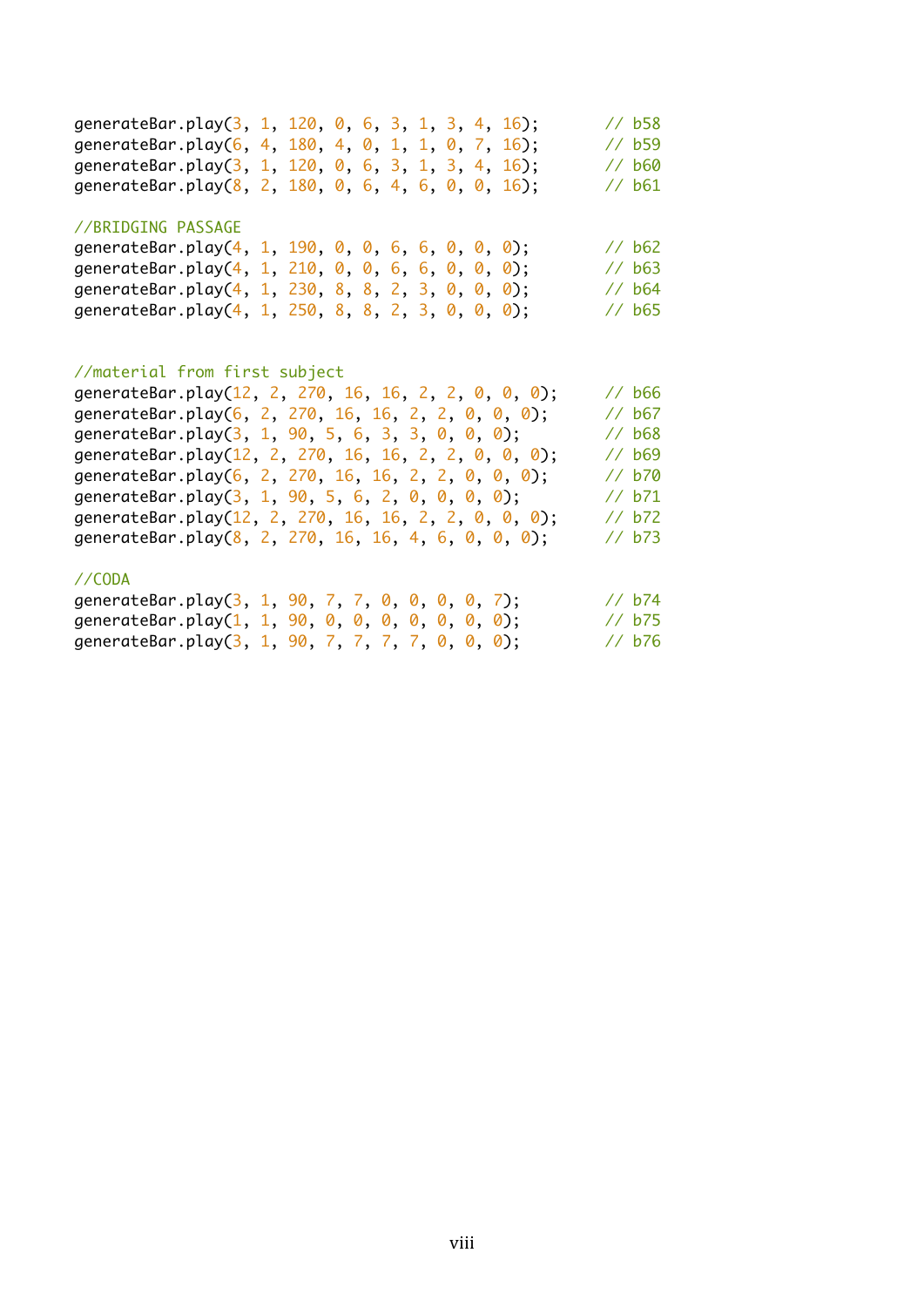```
//Sonata for 10 Electronic Oscillators
//Huw Catchpole-Davies (Quixatocs) 2012
//
//ChucK plugPulseGen class before this.
```
//MUSIC GENERATION

```
//All the function calls
```
plugPulseGen generateBarPitchGroup1; plugPulseGen generateBarPitchGroup2; plugPulseGen generateBarPitchGroup3;

```
//Chaining Calls to generateBar.play()
```
## //INTRO

| qenerateBarPitchGroup1.play(8, 2, 240, 0, 0, 0, 0, 0, 0, 4, 4, 0, 0); |  |  |  |  |  |  | // b1 |
|-----------------------------------------------------------------------|--|--|--|--|--|--|-------|
| qenerateBarPitchGroup1.play(8, 2, 240, 0, 0, 0, 0, 0, 0, 0, 0, 4, 4); |  |  |  |  |  |  | // b2 |
| qenerateBarPitchGroup1.play(8, 2, 240, 0, 0, 0, 0, 0, 0, 4, 4, 0, 0); |  |  |  |  |  |  | 1/103 |
| generateBarPitchGroup1.play(8, 2, 240, 0, 0, 0, 0, 0, 0, 0, 0, 4, 4); |  |  |  |  |  |  | // b4 |

## // FIRST SUBJECT

for ( $0 \Rightarrow \text{int } i$ ;  $i < 2$ ;  $i++)$  // for loop will allow repeat { generateBarPitchGroup1.play(8, 2, 240, 4, 4, 4, 4, 4, 4, 4, 4, 4, 4); // b5 generateBarPitchGroup1.play(8, 2, 240, 4, 4, 4, 4, 4, 4, 4, 4, 4, 4); // b6 generateBarPitchGroup1.play(8, 2, 240, 4, 4, 4, 4, 4, 4, 4, 4, 4, 4); // b7 generateBarPitchGroup1.play(8, 2, 240, 4, 4, 4, 4, 4, 4, 4, 4, 4, 4); // b8 generateBarPitchGroup1.play(8, 2, 240, 4, 4, 0, 0, 0, 0, 0, 0, 0, 0); // b9 generateBarPitchGroup1.play(8, 2, 240, 4, 4, 4, 4, 0, 0, 0, 0, 0, 0); // b10 generateBarPitchGroup1.play(8, 2, 240, 4, 4, 0, 0, 0, 0, 0, 0, 0, 0); // b11 generateBarPitchGroup1.play(8, 2, 240, 4, 4, 4, 4, 0, 0, 0, 0, 0, 0); // b12 // MAIN BRIDGE generateBarPitchGroup1.play(8, 2, 240, 8, 8, 8, 8, 8, 8, 8, 8, 8, 8); // b13 generateBarPitchGroup1.play(8, 2, 240, 8, 8, 8, 8, 8, 8, 8, 8, 8, 8); // b14 // SECOND SUBJECT SECOND SUBJECT SECOND SUBJECT SECOND SUBJECT generateBarPitchGroup2.play(4, 2, 120, 0, 0, 4, 4, 0, 1, 0, 0, 0, 0); // b15 generateBarPitchGroup2.play(4, 2, 120, 0, 0, 0, 4, 4, 4, 0, 1, 0, 0); // b16

generateBarPitchGroup2.play(4, 2, 120, 0, 0, 0, 0, 4, 4, 0, 1, 0, 0); // b17 generateBarPitchGroup2.play(1, 1, 30, 32, 32, 0, 0, 0, 0, 0, 0, 0, 0); // b18 generateBarPitchGroup2.play(4, 2, 120, 0, 0, 4, 4, 0, 1, 0, 0, 0, 0); // b19 generateBarPitchGroup2.play(4, 2, 120, 0, 0, 0, 4, 4, 4, 0, 1, 0, 0); // b20 generateBarPitchGroup2.play(4, 2, 120, 0, 0, 0, 0, 4, 4, 0, 1, 0, 0); // b21 generateBarPitchGroup2.play(1, 1, 30, 32, 32, 0, 0, 0, 0, 0, 0, 0, 0); // b22-a generateBarPitchGroup2.play(1, 1, 30, 0, 0, 0, 0, 0, 0, 0, 0, 0, 0); // b22-b generateBarPitchGroup2.play(1, 1, 30, 32, 32, 0, 0, 0, 0, 0, 0, 0, 0); // b22-c generateBarPitchGroup2.play(1, 1, 30, 0, 0, 0, 0, 0, 0, 0, 0, 0, 0); // b22-d generateBarPitchGroup2.play(1, 1, 60, 32, 32, 0, 0, 0, 0, 0, 0, 0, 0); // b22-e generateBarPitchGroup2.play(1, 1, 60, 0, 0, 0, 0, 0, 0, 0, 0, 0, 0); // b22-f } // End of repeat comprising the whole exposition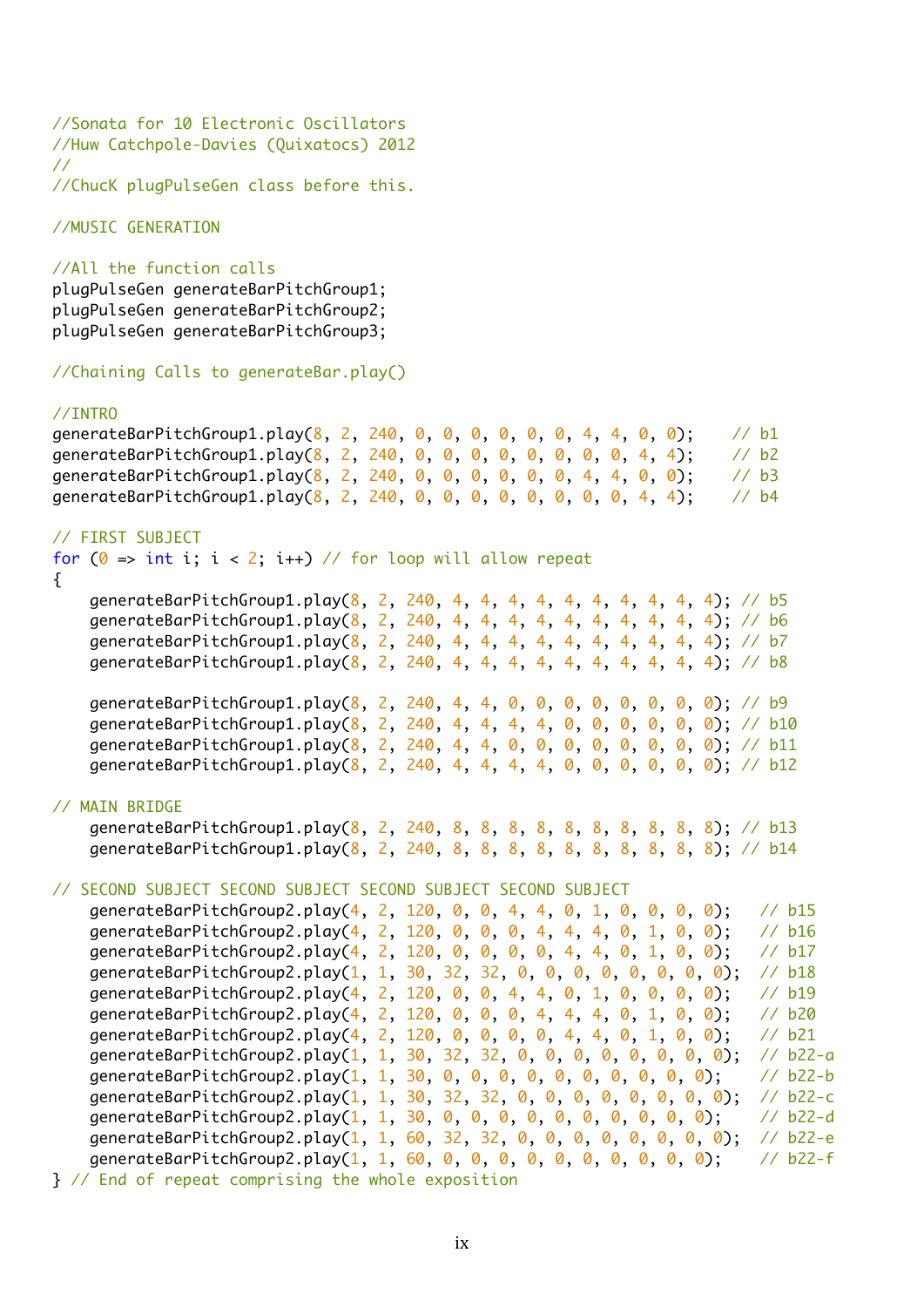## // SMALL BRIDGE PASSAGE TO DEVELOPMENT

| generateBarPitchGroup3.play(1, 1, 120, 32, 32, 0, 0, 0, 0, 0, 0, 0, 0);  |  |  |  | $// b23-a$        |  |
|--------------------------------------------------------------------------|--|--|--|-------------------|--|
| generateBarPitchGroup3.play(1, 1, 120, 0, 0, 0, 0, 0, 0, 0, 0, 0, 0);    |  |  |  | // b23-b          |  |
| generateBarPitchGroup3.play(1, 1, 120, 32, 32, 0, 0, 0, 0, 0, 0, 0, 0);  |  |  |  | $// b23-c$        |  |
| generateBarPitchGroup3.play(1, 1, 120, 0, 0, 0, 0, 0, 0, 0, 0, 0, 0);    |  |  |  | $// b23-d$        |  |
| generateBarPitchGroup3.play(1, 1, 240, 32, 32, 0, 0, 0, 0, 0, 0, 0, 0);  |  |  |  | $// b23-e$        |  |
| generateBarPitchGroup3.play(1, 1, 240, 0, 0, 0, 0, 0, 0, 0, 0, 0, 0);    |  |  |  | // b23-f          |  |
| generateBarPitchGroup3.play(1, 1, 240, 32, 32, 0, 0, 0, 0, 0, 0, 0, 0);  |  |  |  | $1/$ b23-g        |  |
| generateBarPitchGroup3.play(1, 1, 240, 0, 0, 0, 0, 0, 0, 0, 0, 0, 0);    |  |  |  | // b23-h          |  |
| generateBarPitchGroup3.play(4, 1, 240, 32, 32, 0, 0, 0, 0, 0, 0, 0, 0);  |  |  |  | // b23-i          |  |
| //DEVELOPMENT                                                            |  |  |  |                   |  |
| generateBarPitchGroup1.play(8, 2, 240, 4, 4, 4, 4, 4, 4, 4, 4, 4, 4);    |  |  |  | // b24            |  |
| generateBarPitchGroup2.play(4, 2, 120, 2, 2, 2, 2, 2, 2, 2, 2, 2, 2);    |  |  |  | // b25            |  |
| generateBarPitchGroup3.play(2, 4, 240, 1, 1, 1, 1, 1, 1, 1, 1, 1, 1, 1); |  |  |  | // b26            |  |
| generateBarPitchGroup1.play(8, 2, 240, 4, 4, 4, 4, 4, 4, 4, 4, 4, 4);    |  |  |  | // b27            |  |
| generateBarPitchGroup2.play(4, 2, 120, 2, 2, 2, 2, 2, 2, 2, 2, 2, 2);    |  |  |  | // b28            |  |
| generateBarPitchGroup3.play(2, 4, 240, 1, 1, 1, 1, 1, 1, 1, 1, 1, 1);    |  |  |  | // b29            |  |
| generateBarPitchGroup3.play(2, 4, 240, 1, 1, 1, 1, 1, 1, 1, 1, 1, 1, 1); |  |  |  | // b30            |  |
| generateBarPitchGroup3.play(2, 4, 240, 1, 1, 1, 1, 1, 1, 1, 1, 1, 1);    |  |  |  | // b31            |  |
| //RECAP                                                                  |  |  |  |                   |  |
| generateBarPitchGroup3.play(8, 2, 240, 4, 4, 0, 0, 0, 0, 0, 0, 0, 0);    |  |  |  | // b32            |  |
| generateBarPitchGroup3.play(8, 2, 240, 4, 4, 4, 4, 0, 0, 0, 0, 0, 0);    |  |  |  | // b33            |  |
| generateBarPitchGroup3.play(8, 2, 240, 4, 4, 0, 0, 0, 0, 0, 0, 0, 0);    |  |  |  | // b34            |  |
| generateBarPitchGroup3.play(8, 2, 240, 4, 4, 4, 4, 0, 0, 0, 0, 0, 0);    |  |  |  | // b35            |  |
|                                                                          |  |  |  |                   |  |
| generateBarPitchGroup3.play(8, 2, 240, 4, 4, 4, 4, 4, 4, 4, 4, 4, 4);    |  |  |  | // <sub>b36</sub> |  |
| generateBarPitchGroup3.play(8, 2, 240, 4, 4, 4, 4, 4, 4, 4, 4, 4, 4);    |  |  |  | // b37            |  |
| generateBarPitchGroup3.play(8, 2, 240, 4, 4, 4, 4, 4, 4, 4, 4, 4, 4);    |  |  |  | // b38            |  |
| generateBarPitchGroup3.play(8, 2, 240, 4, 4, 4, 4, 4, 4, 4, 4, 4, 4);    |  |  |  | // b39            |  |
| //CODA                                                                   |  |  |  |                   |  |
| generateBarPitchGroup1.play(1, 1, 240, 32, 32, 0, 0, 0, 0, 0, 0, 0, 0);  |  |  |  | $// b40-a$        |  |
| generateBarPitchGroup1.play(1, 1, 240, 0, 0, 0, 0, 0, 0, 0, 0, 0, 0);    |  |  |  | $// b40-b$        |  |
| generateBarPitchGroup1.play(1, 1, 240, 32, 32, 0, 0, 0, 0, 0, 0, 0, 0);  |  |  |  | $// b40-c$        |  |
| generateBarPitchGroup1.play(1, 1, 240, 0, 0, 0, 0, 0, 0, 0, 0, 0, 0);    |  |  |  | $1/1$ b40-d       |  |
| generateBarPitchGroup2.play(1, 1, 120, 32, 32, 0, 0, 0, 0, 0, 0, 0, 0);  |  |  |  | $// b41-a$        |  |
| generateBarPitchGroup2.play(1, 1, 120, 0, 0, 0, 0, 0, 0, 0, 0, 0, 0);    |  |  |  | $// b41-b$        |  |
| generateBarPitchGroup2.play(1, 1, 120, 32, 32, 0, 0, 0, 0, 0, 0, 0, 0);  |  |  |  | $// b41-c$        |  |
| generateBarPitchGroup2.play(1, 1, 120, 0, 0, 0, 0, 0, 0, 0, 0, 0, 0);    |  |  |  | $//$ b41-d        |  |
| generateBarPitchGroup3.play(1, 1, 60, 32, 32, 0, 0, 0, 0, 0, 0, 0, 0);   |  |  |  | $// b42-a$        |  |
| generateBarPitchGroup3.play(1, 1, 60, 0, 0, 0, 0, 0, 0, 0, 0, 0, 0);     |  |  |  | $// b42-b$        |  |
| generateBarPitchGroup3.play(1, 1, 60, 32, 32, 0, 0, 0, 0, 0, 0, 0, 0);   |  |  |  | $// b42-c$        |  |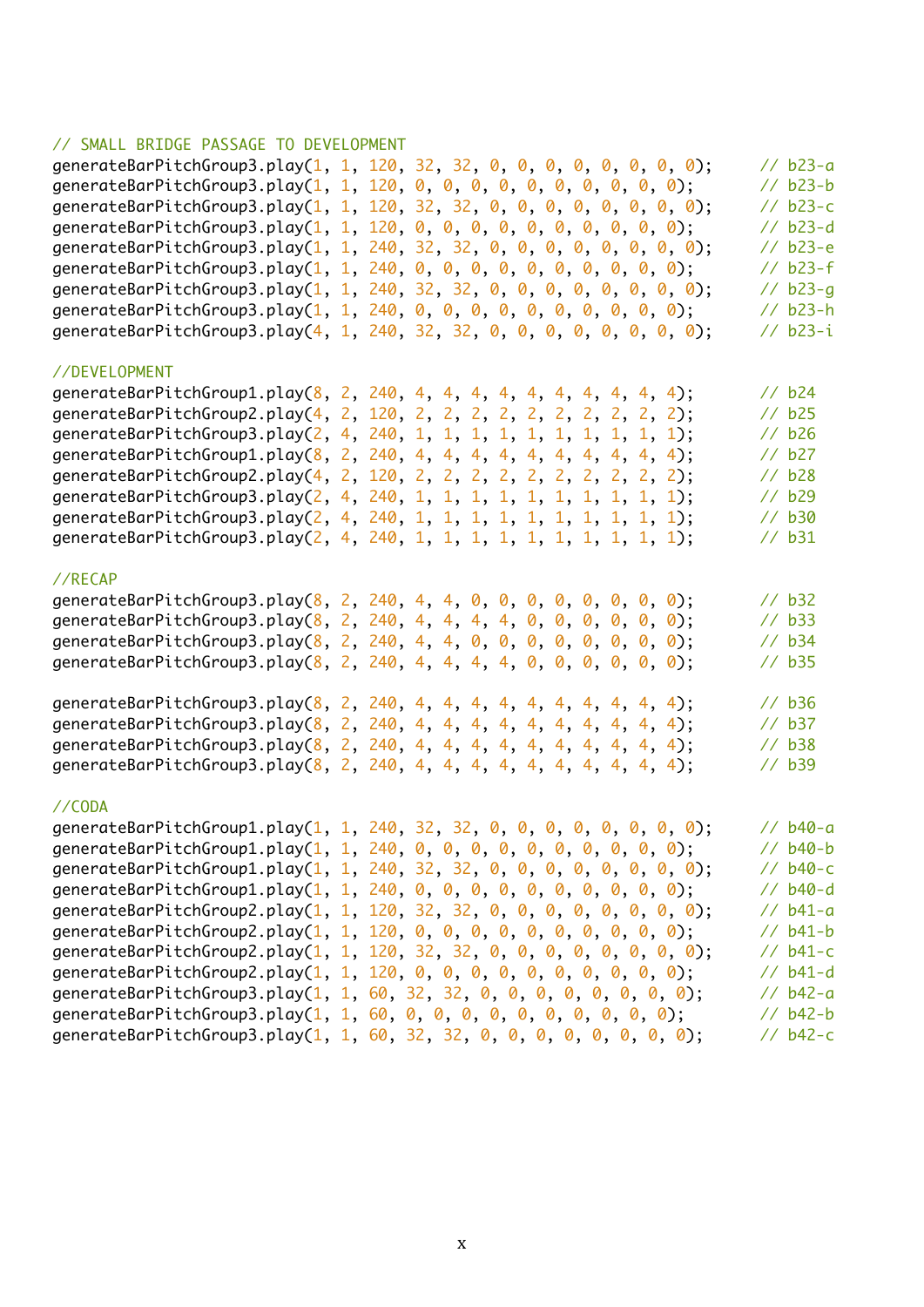```
//Sonata for Corrupted Sentence
//Huw Catchpole-Davies (Quixatocs) 2012
//
//ChucK SentenceGen class before this.
```
//MUSIC

```
//All the function calls
SentenceGen generateBar;
```
//Chaining calls to a generateBar.play()

## //INTRO

| generateBar.play(1, 1, 90, 2, 0, 0, 0, 0, 0, 0, 0, 0, 0, 0, 0, 0, 0); |  |  |  |  |  |  |  |  |  | $// b1-a$ |
|-----------------------------------------------------------------------|--|--|--|--|--|--|--|--|--|-----------|
| generateBar.play(1, 1, 90, 0, 2, 0, 0, 0, 0, 0, 0, 0, 0, 0, 0, 0, 0); |  |  |  |  |  |  |  |  |  | $// b1-b$ |
| generateBar.play(1, 1, 90, 0, 0, 2, 0, 0, 0, 0, 0, 0, 0, 0, 0, 0, 0); |  |  |  |  |  |  |  |  |  | $// b1-c$ |
| generateBar.play(1, 1, 90, 0, 0, 0, 2, 0, 0, 0, 0, 0, 0, 0, 0, 0, 0); |  |  |  |  |  |  |  |  |  | $// b1-d$ |
| generateBar.play(1, 1, 90, 0, 0, 0, 0, 2, 0, 0, 0, 0, 0, 0, 0, 0, 0); |  |  |  |  |  |  |  |  |  | $// b1-e$ |
| generateBar.play(1, 1, 90, 0, 0, 0, 0, 0, 2, 0, 0, 0, 0, 0, 0, 0, 0); |  |  |  |  |  |  |  |  |  | $// b1-f$ |
| generateBar.play(1, 1, 90, 0, 0, 0, 0, 0, 0, 2, 0, 0, 0, 0, 0, 0, 0); |  |  |  |  |  |  |  |  |  | $// b1-q$ |
| generateBar.play(1, 1, 90, 0, 0, 0, 0, 0, 0, 0, 2, 0, 0, 0, 0, 0, 0); |  |  |  |  |  |  |  |  |  | $// b1-h$ |
| generateBar.play(1, 1, 90, 0, 0, 0, 0, 0, 0, 0, 0, 2, 0, 0, 0, 0, 0); |  |  |  |  |  |  |  |  |  | $// b1-i$ |
| generateBar.play(1, 1, 90, 0, 0, 0, 0, 0, 0, 0, 0, 0, 2, 0, 0, 0, 0); |  |  |  |  |  |  |  |  |  | $// b1-j$ |
| generateBar.play(1, 1, 70, 0, 0, 0, 0, 0, 0, 0, 0, 0, 0, 2, 0, 0, 0); |  |  |  |  |  |  |  |  |  | $// b1-k$ |
| generateBar.play(1, 1, 90, 0, 0, 0, 0, 0, 0, 0, 0, 0, 0, 0, 2, 0, 0); |  |  |  |  |  |  |  |  |  | $// b1-l$ |
| generateBar.play(1, 1, 90, 0, 0, 0, 0, 0, 0, 0, 0, 0, 0, 0, 0, 2, 0); |  |  |  |  |  |  |  |  |  | $// b1-m$ |
|                                                                       |  |  |  |  |  |  |  |  |  | $// b1-n$ |

### // FIRST SUBJECT

for ( $0 \Rightarrow \text{int } i$ ;  $i < 2$ ;  $i++)$  // for loop will allow repeat

```
\{
```

```
 generateBar.play(4, 2, 100, 0, 0, 0, 0, 0, 0, 0, 0, 0, 0, 0, 0, 5, 7); // b2
 generateBar.play(4, 2, 100, 0, 0, 0, 0, 0, 0, 0, 0, 0, 0, 0, 0, 7, 5); // b3
 generateBar.play(4, 2, 100, 0, 0, 0, 0, 0, 0, 0, 0, 0, 0, 0, 5, 7, 0); // b4
 generateBar.play(4, 2, 100, 0, 0, 0, 0, 0, 0, 0, 0, 0, 0, 0, 7, 5, 0); // b5
 generateBar.play(4, 2, 100, 0, 0, 0, 0, 0, 0, 0, 0, 0, 1, 0, 5, 0, 7); // b6
 generateBar.play(4, 2, 100, 0, 0, 5, 0, 0, 0, 0, 0, 0, 1, 0, 7, 0, 0); // b7
 generateBar.play(4, 2, 100, 0, 0, 7, 5, 0, 0, 0, 0, 0, 0, 0, 0, 0, 1); // b8
 generateBar.play(4, 2, 100, 0, 0, 0, 7, 0, 0, 0, 5, 0, 0, 0, 1, 0, 0); // b9
generateBar.play(4, 2, 100, 0, 0, 0, 2, 0, 0, 0, 0, 0, 0, 0, 0, 5, 7); // b10
 generateBar.play(4, 2, 100, 2, 0, 3, 2, 0, 0, 0, 0, 0, 0, 0, 0, 0, 0); // b11
generateBar.play(4, 2, 100, 3, 0, 4, 0, 0, 0, 0, 0, 0, 0, 0, 0, 0, 0); // b12
 generateBar.play(4, 2, 100, 2, 0, 4, 0, 5, 5, 0, 0, 0, 0, 0, 0, 0, 0); // b13
 generateBar.play(4, 2, 100, 1, 0, 1, 0, 5, 7, 0, 0, 0, 0, 0, 0, 0, 1); // b14
 generateBar.play(4, 2, 100, 1, 0, 1, 7, 5, 0, 0, 0, 0, 0, 0, 0, 0, 0); // b15
 generateBar.play(4, 2, 100, 1, 0, 1, 5, 7, 0, 0, 0, 0, 0, 0, 0, 0, 0); // b16
generateBar.play(4, 2, 100, 1, 1, 1, 1, 1, 0, 0, 0, 0, 1, 0, 1, 1, 1); // b17
```
#### // MAIN BRIDGE

 generateBar.play(1, 1, 60, 6, 0, 0, 0, 0, 0, 0, 0, 0, 0, 0, 0, 0, 0); // b18-a generateBar.play(1, 1, 60, 0, 0, 0, 6, 0, 0, 0, 0, 0, 0, 0, 0, 0, 0); // b18-b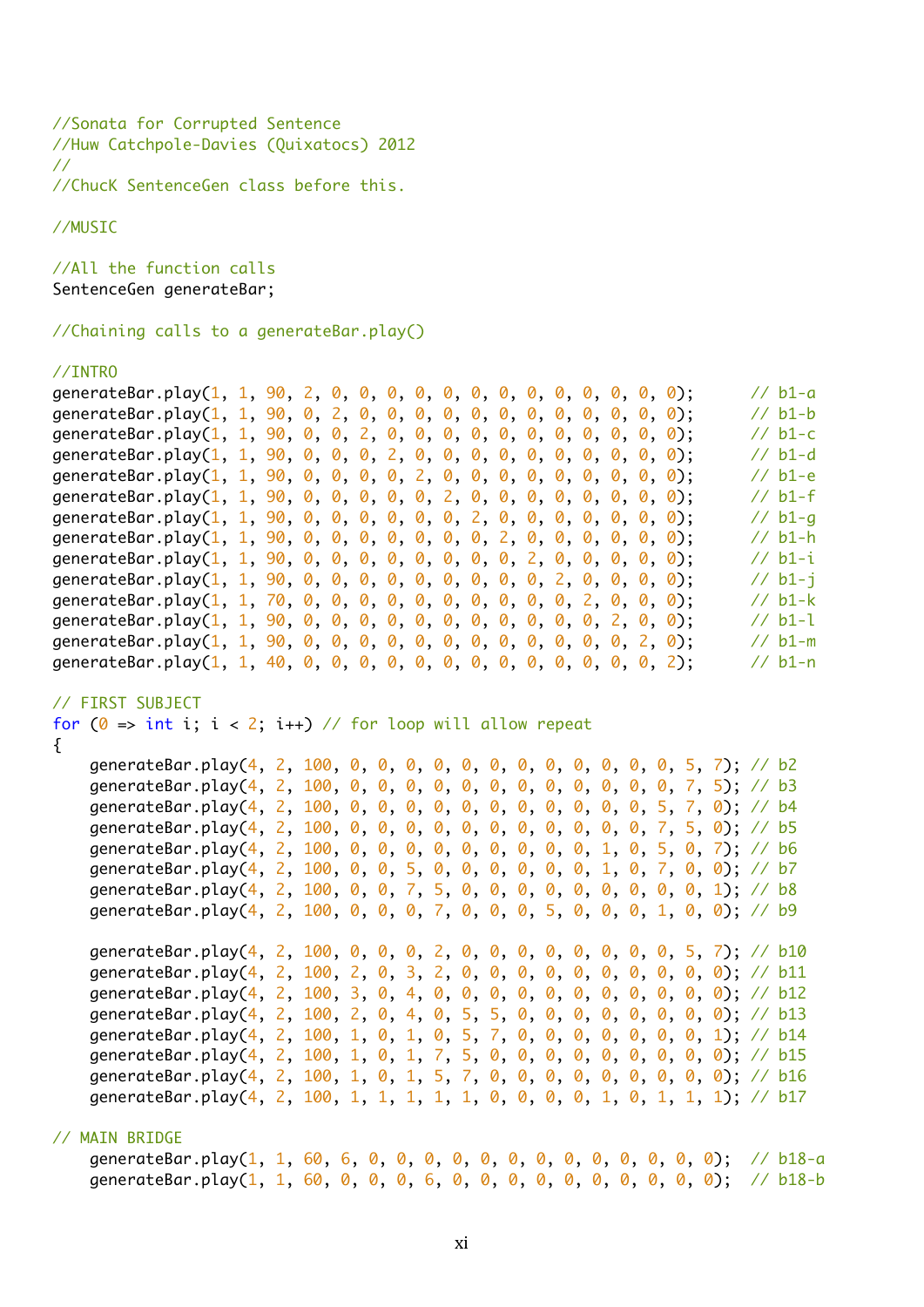generateBar.play(1, 1, 60, 0, 0, 0, 0, 0, 0, 0, 0, 0, 0, 0, 0, 0, 6); // b18-c generateBar.play(1, 1, 30, 0, 0, 0, 0, 0, 0, 0, 0, 0, 0, 0, 0, 0, 0); // b18-d

## // SECOND SUBJECT SECOND SUBJECT SECOND SUBJECT SECOND SUBJECT

generateBar.play(4, 1, 90, 0, 0, 0, 0, 0, 1, 1, 0, 1, 0, 0, 0, 0, 0); // b19 generateBar.play(4, 1, 90, 0, 0, 0, 0, 0, 0, 1, 0, 1, 1, 0, 0, 0, 0); // b20 generateBar.play(4, 1, 90, 0, 0, 0, 0, 0, 0, 0, 1, 1, 1, 0, 0, 0, 0); // b21 generateBar.play(4, 1, 90, 0, 1, 0, 0, 0, 1, 1, 0, 1, 0, 0, 0, 0, 1); // b22 generateBar.play(4, 1, 90, 0, 0, 0, 0, 1, 0, 1, 0, 1, 1, 0, 0, 0, 0); // b23 generateBar.play(4, 1, 90, 0, 0, 1, 0, 0, 1, 1, 0, 1, 0, 0, 1, 1, 0); // b24 generateBar.play(4, 1, 90, 0, 1, 0, 0, 0, 1, 0, 0, 1, 0, 1, 0, 0, 0); // b25 generateBar.play(4, 1, 90, 0, 0, 0, 0, 1, 1, 0, 0, 0, 0, 0, 0, 0, 1); // b26

 generateBar.play(4, 1, 80, 1, 1, 1, 1, 1, 1, 1, 1, 1, 1, 1, 1, 1, 1); // b27 generateBar.play(4, 1, 80, 1, 1, 1, 1, 1, 1, 1, 1, 1, 1, 1, 1, 1, 1); // b28 generateBar.play(4, 1, 80, 1, 1, 1, 1, 1, 1, 1, 1, 1, 1, 1, 1, 1, 1); // b29 generateBar.play(4, 1, 80, 1, 1, 1, 1, 1, 1, 1, 1, 1, 1, 1, 1, 1, 1); // b30 generateBar.play(4, 1, 80, 1, 1, 1, 1, 1, 1, 1, 1, 1, 1, 1, 1, 1, 1); // b31 generateBar.play(4, 1, 80, 1, 1, 1, 1, 1, 1, 1, 1, 1, 1, 1, 1, 1, 1); // b32 generateBar.play(4, 1, 80, 1, 1, 1, 1, 1, 1, 1, 1, 1, 1, 1, 1, 1, 1); // b33 generateBar.play(4, 1, 80, 1, 1, 1, 1, 1, 1, 1, 1, 1, 1, 1, 1, 1, 1); // b34

} // End of repeat comprising the whole exposition

### // SMALL BRIDGE PASSAGE TO DEVELOPMENT

| generateBar.play(1, 1, 60, 6, 0, 0, 0, 0, 0, 0, 0, 0, 0, 0, 0, 0, 0); |  |  |  |  |  |  |  |  |  | $\frac{7}{6}$ b35-a  |
|-----------------------------------------------------------------------|--|--|--|--|--|--|--|--|--|----------------------|
| generateBar.play(1, 1, 60, 0, 0, 0, 6, 0, 0, 0, 0, 0, 0, 0, 0, 0, 0); |  |  |  |  |  |  |  |  |  | $// b35-b$           |
|                                                                       |  |  |  |  |  |  |  |  |  | $\frac{7}{16}$ b35-c |
|                                                                       |  |  |  |  |  |  |  |  |  | $\frac{7}{16}$ b35-d |
|                                                                       |  |  |  |  |  |  |  |  |  | $\frac{7}{16}$ b35-e |
| qenerateBar.play(1, 1, 60, 0, 0, 0, 6, 0, 0, 0, 0, 0, 0, 0, 0, 0, 0); |  |  |  |  |  |  |  |  |  | $// b35-f$           |
| generateBar.play(1, 1, 60, 0, 0, 0, 0, 0, 0, 0, 0, 0, 0, 0, 6, 0, 0); |  |  |  |  |  |  |  |  |  | $1/$ b35-g           |
|                                                                       |  |  |  |  |  |  |  |  |  | $// b35-h$           |

#### //DEVELOPMENT

|  |                                                                       | // b36     |
|--|-----------------------------------------------------------------------|------------|
|  |                                                                       | // b37     |
|  |                                                                       | $//$ b38   |
|  |                                                                       | // b39     |
|  |                                                                       | // b40     |
|  |                                                                       | // b41     |
|  |                                                                       | // b42     |
|  | generateBar.play(1, 1, 40, 0, 0, 0, 0, 0, 0, 0, 0, 0, 8, 0, 0, 0, 0); | $// b43-a$ |
|  |                                                                       | $// b43-b$ |
|  |                                                                       | $// b44-a$ |
|  | generateBar.play(1, 1, 20, 0, 0, 0, 0, 0, 0, 0, 0, 0, 8, 0, 0, 0, 0); | $// b44-b$ |
|  |                                                                       | $// b44-c$ |
|  |                                                                       | $// b45-a$ |

generateBar.play(1, 1, 20, 0, 0, 0, 0, 0, 0, 0, 0, 8, 0, 0, 0, 0, 0); // b45-b generateBar.play(1, 1, 80, 0, 0, 0, 0, 0, 0, 0, 0, 0, 0, 0, 0, 0, 0); // b45-c generateBar.play(4, 1, 80, 1, 1, 1, 1, 1, 1, 1, 1, 1, 1, 1, 1, 1, 1); // b46-a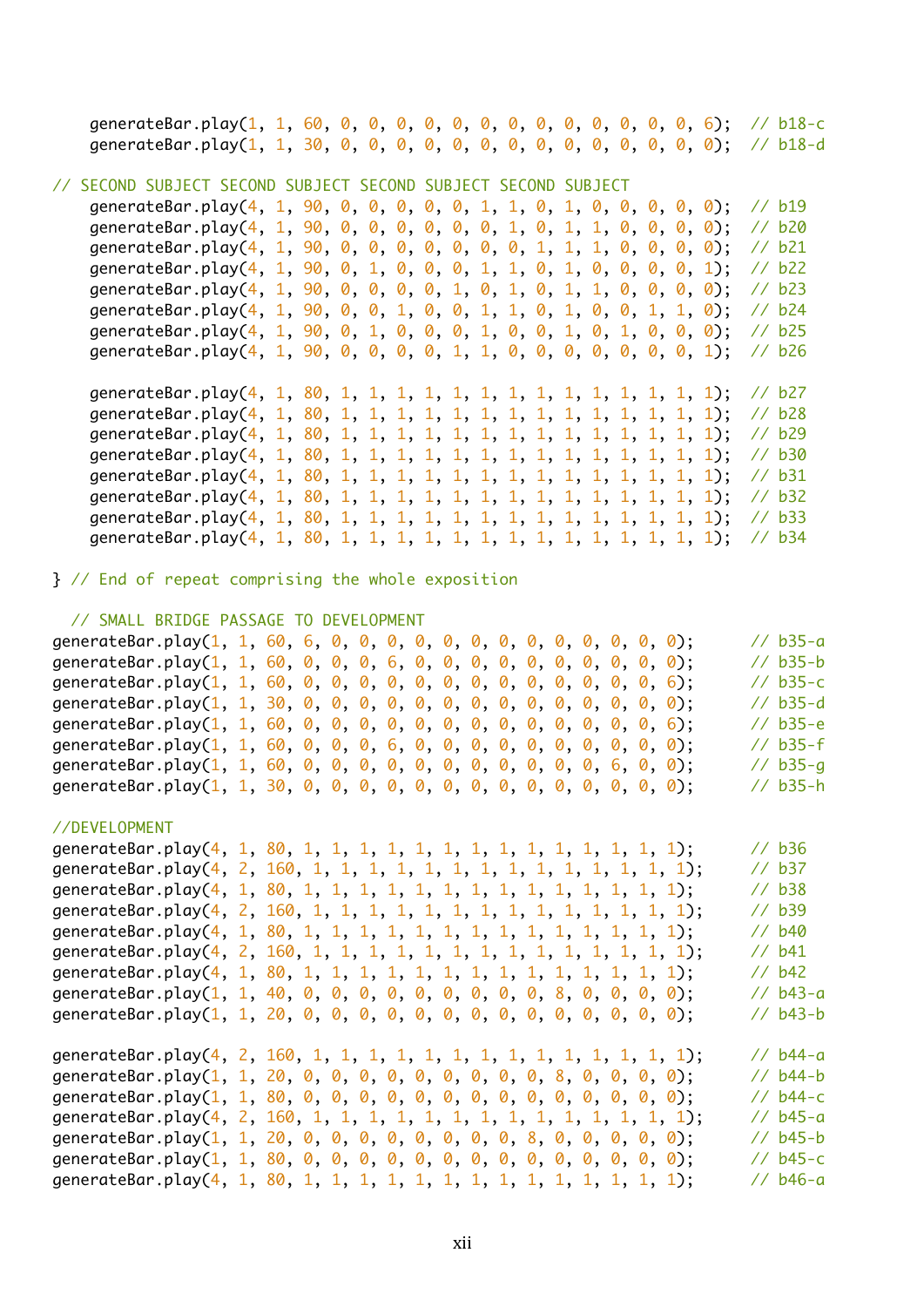|  |                                                                       | $// b46-b$         |
|--|-----------------------------------------------------------------------|--------------------|
|  | generateBar.play(1, 1, 20, 0, 0, 0, 0, 0, 8, 0, 0, 0, 0, 0, 0, 0, 0); | $// b46-c$         |
|  |                                                                       | $// b46-d$         |
|  |                                                                       | // b47-a           |
|  |                                                                       | // b47-b           |
|  | generateBar.play(1, 1, 20, 0, 0, 0, 0, 0, 0, 8, 0, 0, 0, 0, 0, 0, 0); | // b47-c           |
|  |                                                                       | // b47-d           |
|  | generateBar.play(1, 1, 20, 0, 0, 0, 0, 0, 0, 0, 0, 8, 0, 0, 0, 0, 0); | $// b47-e$         |
|  |                                                                       | $// b47-f$         |
|  | generateBar.play(1, 1, 20, 0, 0, 0, 0, 0, 0, 8, 0, 0, 0, 0, 0, 0, 0); | $1/$ b47-g         |
|  |                                                                       | // b47-h           |
|  |                                                                       | $// b48-a$         |
|  | generateBar.play(1, 1, 20, 0, 0, 0, 0, 0, 0, 0, 0, 0, 8, 0, 0, 0, 0); | $// b48-b$         |
|  |                                                                       | $// b48-c$         |
|  |                                                                       | $1/$ b49           |
|  |                                                                       | $\frac{7}{6}$ b50  |
|  |                                                                       | $\frac{7}{16}$ b51 |
|  |                                                                       |                    |
|  |                                                                       |                    |

#### //RECAP

| generateBar.play(1, 1, 20, 8, 0, 0, 0, 0, 0, 0, 0, 0, 0, 0, 0, 0, 0);    |  |  |  |  |  |  |  |  |  | $// b52-a$           |
|--------------------------------------------------------------------------|--|--|--|--|--|--|--|--|--|----------------------|
|                                                                          |  |  |  |  |  |  |  |  |  | $// b52-b$           |
| generateBar.play(1, 1, 90, 0, 2, 0, 0, 0, 0, 0, 0, 0, 0, 0, 0, 0, 0, 0); |  |  |  |  |  |  |  |  |  | $// b52-c$           |
| generateBar.play(1, 1, 90, 0, 0, 2, 0, 0, 0, 0, 0, 0, 0, 0, 0, 0, 0, 0); |  |  |  |  |  |  |  |  |  | $// b52-d$           |
| generateBar.play(1, 1, 90, 0, 0, 0, 2, 0, 0, 0, 0, 0, 0, 0, 0, 0, 0, 0); |  |  |  |  |  |  |  |  |  | $// b52-e$           |
| generateBar.play(1, 1, 90, 0, 0, 0, 0, 2, 0, 0, 0, 0, 0, 0, 0, 0, 0);    |  |  |  |  |  |  |  |  |  | $// b52-f$           |
| generateBar.play(1, 1, 90, 0, 0, 0, 0, 0, 2, 0, 0, 0, 0, 0, 0, 0, 0);    |  |  |  |  |  |  |  |  |  | $1/1$ b52-g          |
| generateBar.play(1, 1, 90, 0, 0, 0, 0, 0, 0, 2, 0, 0, 0, 0, 0, 0, 0);    |  |  |  |  |  |  |  |  |  | $// b52-h$           |
| generateBar.play(1, 1, 90, 0, 0, 0, 0, 0, 0, 0, 2, 0, 0, 0, 0, 0, 0);    |  |  |  |  |  |  |  |  |  | $\frac{7}{16}$ b52-i |
| generateBar.play(1, 1, 90, 0, 0, 0, 0, 0, 0, 0, 0, 2, 0, 0, 0, 0, 0);    |  |  |  |  |  |  |  |  |  | $// b52-i$           |
| generateBar.play(1, 1, 90, 0, 0, 0, 0, 0, 0, 0, 0, 0, 2, 0, 0, 0, 0);    |  |  |  |  |  |  |  |  |  | $// b52-k$           |
| generateBar.play(1, 1, 70, 0, 0, 0, 0, 0, 0, 0, 0, 0, 0, 2, 0, 0, 0);    |  |  |  |  |  |  |  |  |  | $// b52-1$           |
| generateBar.play(1, 1, 90, 0, 0, 0, 0, 0, 0, 0, 0, 0, 0, 0, 2, 0, 0);    |  |  |  |  |  |  |  |  |  | $// b52-m$           |
| generateBar.play(1, 1, 90, 0, 0, 0, 0, 0, 0, 0, 0, 0, 0, 0, 0, 2, 0);    |  |  |  |  |  |  |  |  |  | $1/1$ b52-n          |
|                                                                          |  |  |  |  |  |  |  |  |  | $1/1$ b52-o          |
|                                                                          |  |  |  |  |  |  |  |  |  |                      |

#### //Material from first subject

|  | generateBar.play(4, 2, 90, 0, 0, 0, 0, 0, 0, 0, 0, 0, 0, 0, 0, 5, 7);  | $\frac{7}{6}$ b53  |
|--|------------------------------------------------------------------------|--------------------|
|  | generateBar.play(4, 4, 180, 0, 0, 0, 0, 0, 0, 0, 0, 0, 0, 0, 0, 7, 5); | // b54             |
|  | generateBar.play(4, 2, 90, 0, 0, 0, 0, 0, 0, 0, 0, 0, 0, 0, 5, 7, 0);  | // b55             |
|  | generateBar.play(4, 4, 180, 0, 0, 0, 0, 0, 0, 0, 0, 0, 0, 0, 7, 5, 0); | $\frac{7}{6}$ b56  |
|  |                                                                        | // b57             |
|  |                                                                        | // b58             |
|  |                                                                        | // b59             |
|  |                                                                        | $\frac{7}{60}$ b60 |

# //Material from second subject

|  | generateBar.play(4, 2, 90, 2, 0, 0, 5, 0, 5, 0, 4, 0, 0, 4, 0, 0, 0);  | $\frac{7}{6}$ b61 |
|--|------------------------------------------------------------------------|-------------------|
|  | generateBar.play(4, 4, 180, 1, 0, 1, 0, 5, 0, 3, 0, 2, 0, 4, 0, 0, 1); | $\frac{1}{62}$    |
|  | qenerateBar.play(4, 2, 90, 1, 1, 1, 4, 5, 0, 4, 0, 0, 4, 3, 0, 3, 0);  | $\frac{7}{6}$ b63 |
|  | generateBar.play(4, 4, 180, 0, 0, 1, 5, 0, 5, 0, 2, 2, 0, 3, 0, 0, 0); | $\frac{7}{664}$   |
|  |                                                                        | $\frac{7}{6}$ b65 |